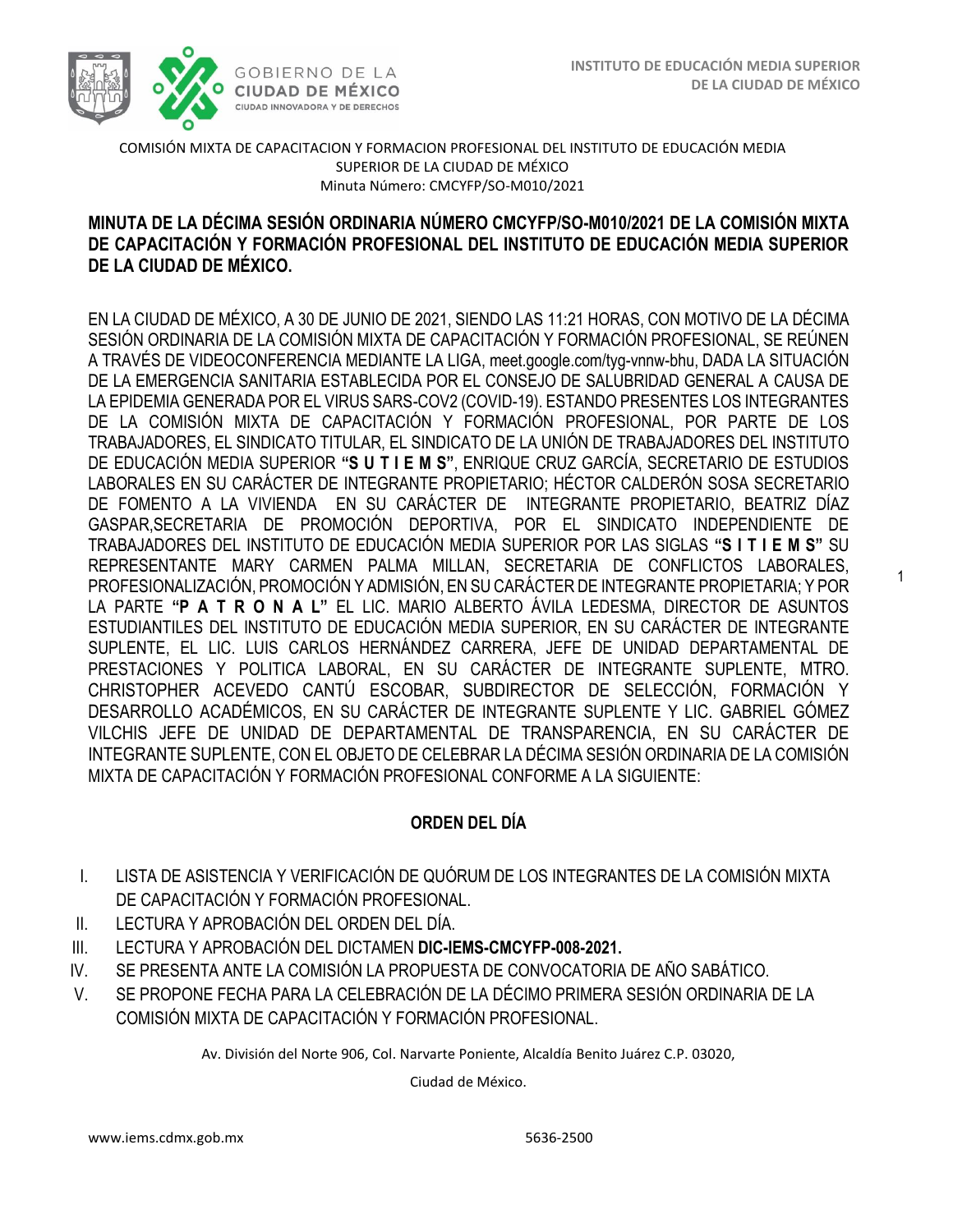

VI. ASUNTOS GENERALES.

## **M I N U T A**

**PRIMERO. -** DE ACUERDO CON LA LISTA DE ASISTENCIA DE LOS INTEGRANTES DE LA COMISIÓN, EXISTE QUÓRUM LEGAL VÁLIDO PARA LLEVAR A CABO LA DÉCIMA SESIÓN ORDINARIA DE LA COMISIÓN MIXTA DE CAPACITACIÓN Y FORMACIÓN PROFESIONAL.

**SEGUNDO. -** PREVIA LECTURA SE APRUEBA EL ORDEN DEL DÍA PROPUESTO POR LOS INTEGRANTES.

**TERCERO. -** LOS INTEGRANTES DE LA COMISIÓN MIXTA DE CAPACITACIÓN Y FORMACIÓN PROFESIONAL APRUEBAN EN TODAS Y CADA UNA DE SUS PARTES EL DICTAMEN **DIC-IEMS-CMCYFP-08-2021** PARA TODOS LOS EFECTOS ADMINISTRATIVOS CORRESPONDIENTES.

**CUARTO. –** LA DIRECCIÓN DE ASUNTOS ACADÉMICOS ENVIA A LOS MIEBROS DE LA COMISIÓN, LA PROPUESTA DE CONVOCATORIA DE AÑO SABÁTICO 2021, CON LA FINALIDAD DE SER ANALIZADA Y EN SU CASO APROBADA PARA LA SIGUIENTE SESIÓN.

**QUINTO. -** SE ACUERDA FECHA PARA LA CELEBRACIÓN DE LA DÉCIMO PRIMERA SESIÓN ORDINARIA DE LA COMISIÓN MIXTA DE CAPACITACIÓN Y FORMACIÓN PROFESIONAL EL 14 DE JULIO DE 2021, A LAS 11:00 HRS. SE ENVIARÁ MEDIANTE CORREO ELECTRÓNICO LA LIGA DE LA VIDEOCONFERENCIA A LOS INTEGRANTES, PREVIO A LA SESIÓN RESPECTIVA.

**SEXTO. -** LOS SINDICATOS EN SU CALIDAD DE INTEGRANTES DE ESTA COMISIÓN PROPONEN A LA COMISIÓN DE ADMISIÓN Y PROMOCIÓN DAR INICIO AL TRABAJO DE LA ELABORACIÓN DE OFERTA DE LOS CURSOS DE CAPACITACIÓN QUE SE MENCIONAN EN LA CONVOCATORIA CON-005-CMAYP-2021.

**SÉPTIMO.-** LOS ACUERDOS TOMADOS EN LA PRESENTE SESIÓN, SON VÁLIDOS Y SURTIRÁN SUS EFECTOS LEGALES Y JURÍDICOS EN TÉRMINOS DE LO DISPUESTO POR EL NUMERAL TERCERO PÁRRAFO SÉPTIMO Y OCTAVO DEL "ACUERDO POR EL QUE SE AUTORIZA EL USO DE MEDIOS REMOTOS TECNOLÓGICOS DE COMUNICACIÓN COMO MEDIOS OFICIALES PARA CONTINUAR CON LAS SESIONES DE LOS ÓRGANOS COLEGIADOS EN LAS DEPENDENCIAS, ÓRGANOS DESCONCENTRADOS, ENTIDADES DE LA ADMINISTRACIÓN PÚBLICA Y ALCALDÍAS DE LA CIUDAD DE MÉXICO, CON MOTIVO DE LA EMERGENCIA SANITARIA POR CAUSAS DE FUERZA MAYOR DEL CONSEJO DE SALUD DE LA CIUDAD DE MÉXICO", PUBLICADO EN LA GACETA OFICIAL DE LA CIUDAD DE MÉXICO EL 06 DE ABRIL DE 2020.

Av. División del Norte 906, Col. Narvarte Poniente, Alcaldía Benito Juárez C.P. 03020,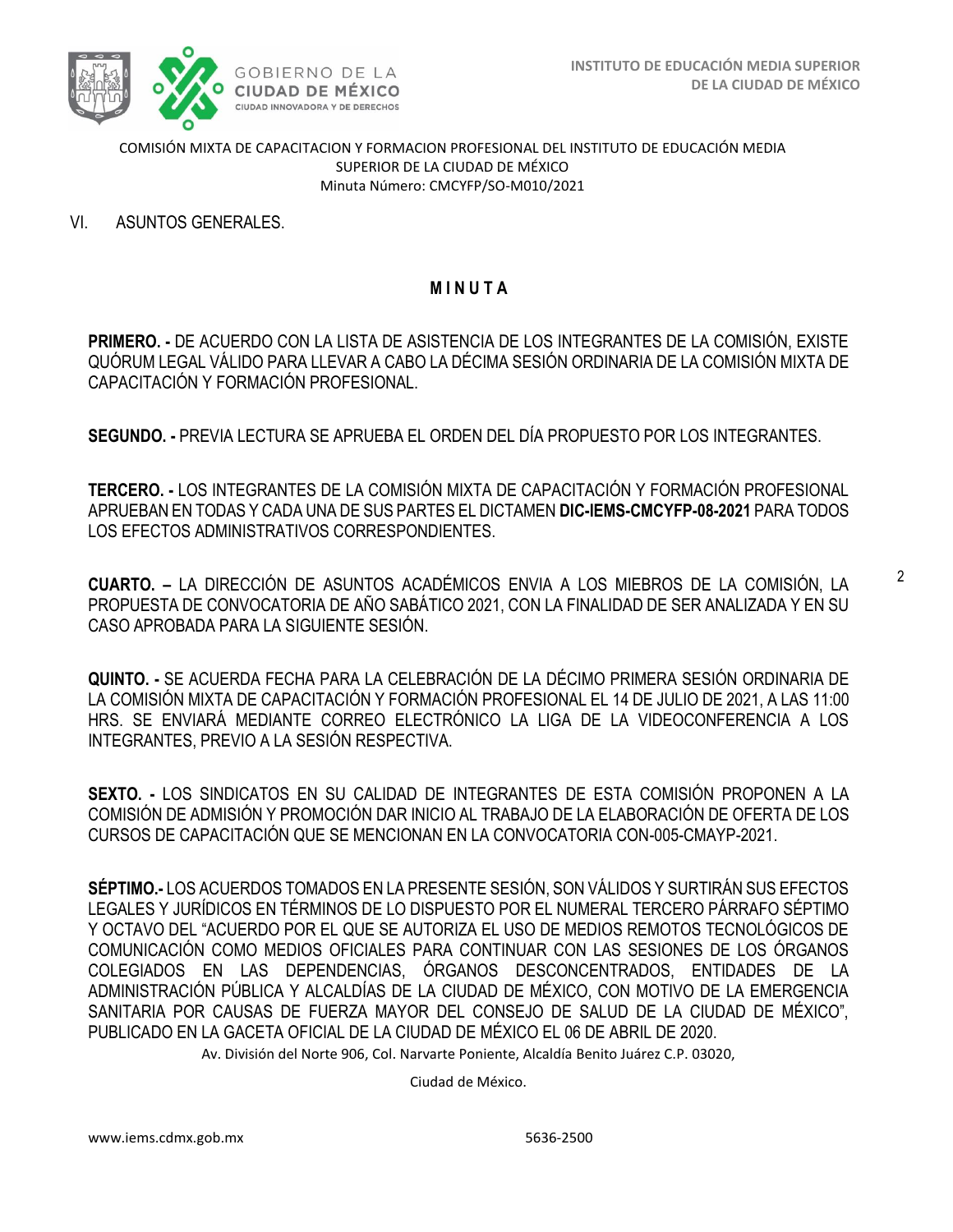

OCTAVO. - AGOTADOS EN SU TOTALIDAD LOS ASUNTOS DEL ORDEN DEL DÍA, LOS INTEGRANTES DE LA  COMISIÓN EXPRESARON SU CONSENTIMIENTO SIN MEDIAR ALGÚN VICIO DE LA VOLUNTAD, RESPECTO DE LA MINUTA EMITIDA. LA QUE SURTIRÁ EFECTOS LEGALES A PARTIR DE SU PUBLICACIÓN EN LA PÁGINA OFICIAL DEL INSTITUTO DE CONFORMIDAD CON EL NUMERAL SÉPTIMO DE LA PRESENTE MINUTA, Y LAS FIRMAS AUTÓGRAFAS DE LOS QUE EN EL INTERVINIERON SE ASENTARÁN UNA VEZ TERMINADA LA EMERGENCIA SANITARIA.

**ESTE DOCUMENTO SE FIRMA SIENDO LAS 13:01 HORAS DEL 30 DE JUNIO DE 2021--------------------------------- -----------------------------------------------------------------------------------------------------------------------------------------------------------**

3

Av. División del Norte 906, Col. Narvarte Poniente, Alcaldía Benito Juárez C.P. 03020, Ciudad de México.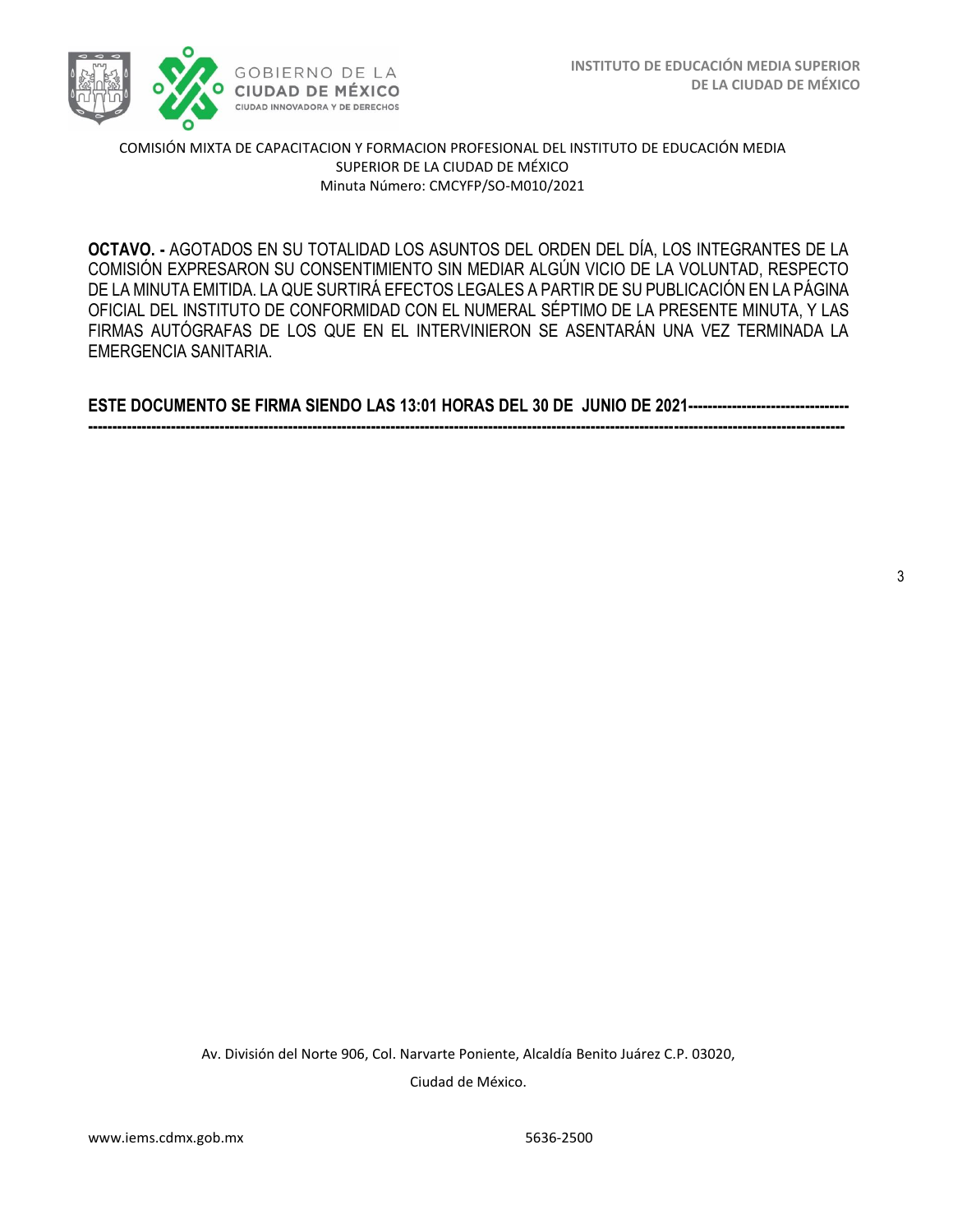

# **FIRMAN LAS PARTES**

# **POR PARTE DE LOS TRABAJADORES DEL IEMS**

## **BEATRIZ DÍAZ GASPAR**

## **MARY CARMEN PALMA MILLÁN**

INTEGRANTE PROPIETARIA SECRETARIA DE PROMOCIÓN DEPORTIVA DEL SINDICATO DE LA UNIÓN DE TRABAJADORES DEL INSTITUTO DE EDUCACIÓN MEDIA SUPERIOR (SUTIEMS)

INTEGRANTE PROPIETARIA SECRETARIA DE CONFLICTOS LABORALES, PROFESIONALIZACIÓN, PROMOCIÓN Y ADMISIÓN DEL SINDICATO INDEPENDIENTE DE TRABAJADORES DEL INSTITUTO DE EDUCACIÓN MEDIA SUPERIOR (SITIEMS)

**HÉCTOR CALDERÓN SOSA ENRIQUE CRUZ GARCÍA** 

INTEGRANTE PROPIETARIO SECRETARIA DE FOMENTO A LA VIVIENDA DEL SINDICATO DE LA UNIÓN DE TRABAJADORES DEL INSTITUTO DE EDUCACIÓN MEDIA SUPERIOR (SUTIEMS)

INTEGRANTE PROPIETARIO SECRETARIO DE ESTUDIOS LABORALES DEL SINDICATO DE LA UNIÓN DE TRABAJADORES DEL INSTITUTO DE EDUCACIÓN MEDIA SUPERIOR (SUTIEMS)

Av. División del Norte 906, Col. Narvarte Poniente, Alcaldía Benito Juárez C.P. 03020,